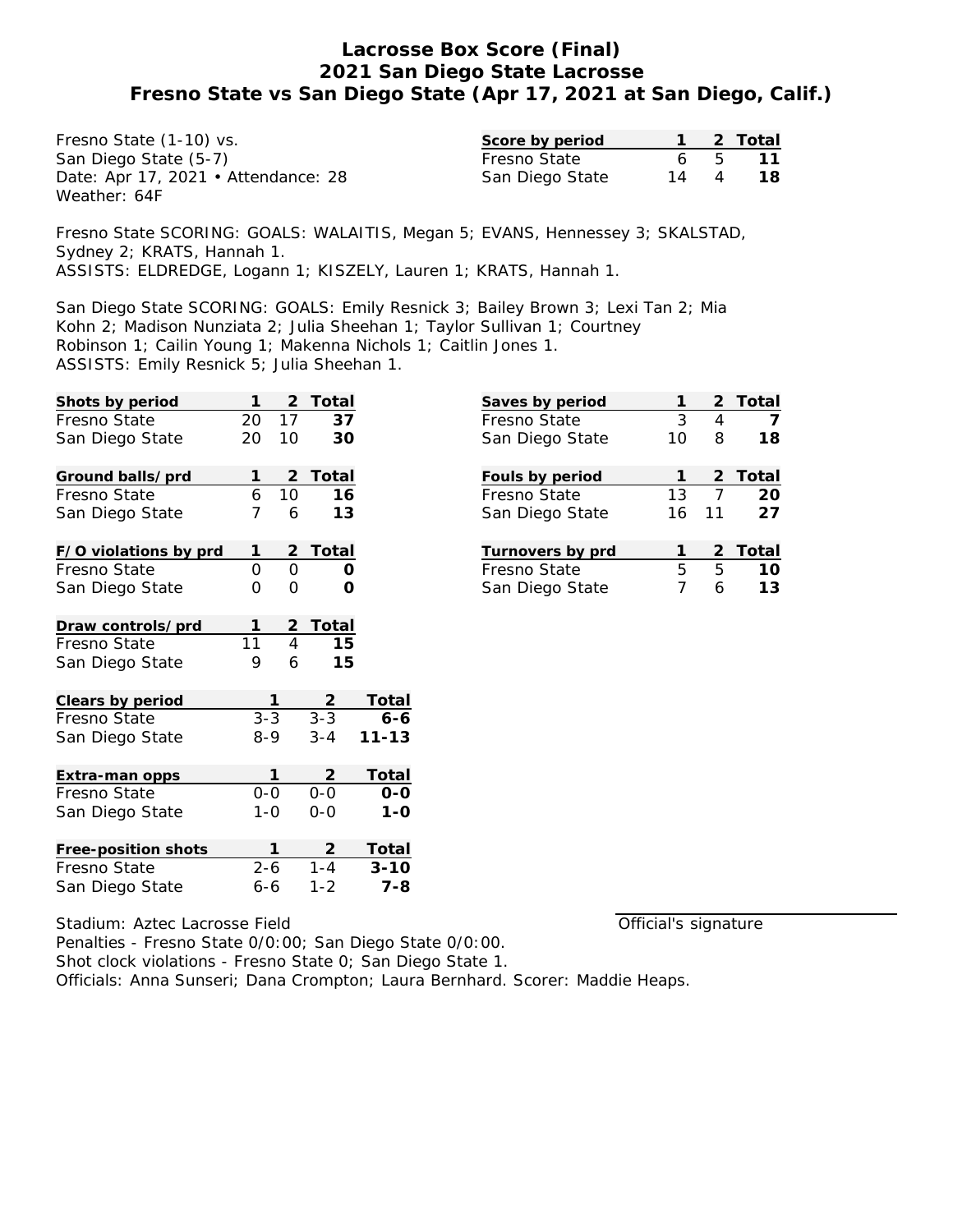**San Diego State**

| Pos | ##             | Player                     | G              | A  | Pts Sh         |                |                          |                          |                          |                          | SO GB DC Dsv FPS | TO CT sc int   |                |                |   |              | bl dc Fo |     | Pens       |
|-----|----------------|----------------------------|----------------|----|----------------|----------------|--------------------------|--------------------------|--------------------------|--------------------------|------------------|----------------|----------------|----------------|---|--------------|----------|-----|------------|
| a   | $\overline{2}$ | Julia Sheehan              | 1              | 1  | $\overline{2}$ | 1              | 1                        |                          |                          |                          |                  |                |                |                |   |              |          |     |            |
| m   | 6              | Makenna Nichols            | 1              |    | 1              | 1              | 1                        | 3                        | $\overline{\phantom{m}}$ | $\overline{a}$           | $1 - 1$          | $\overline{2}$ |                |                |   |              |          | 2   |            |
| m   | 12             | <b>Emily Resnick</b>       | 3              | 5  | 8              | 3              | 3                        |                          | 1                        | $\overline{\phantom{0}}$ | $1 - 1$          | $\overline{2}$ |                |                |   |              |          | 5   |            |
| m   | 15             | Taylor Sullivan            | 1              |    | 1              | 5              | 4                        |                          |                          | $\overline{\phantom{0}}$ | $1 - 2$          |                |                |                |   |              |          |     |            |
| d   | 19             | Lindsey Gierke             |                |    |                |                |                          |                          |                          |                          |                  |                |                |                |   |              |          | 3   |            |
| d   | 24             | Gabbie Garrison            |                |    |                |                |                          |                          |                          |                          |                  |                |                |                |   |              |          | 4   |            |
| m   | 30             | <b>Bailey Brown</b>        | 3              |    | 3              | 3              | 3                        |                          | $\overline{2}$           |                          |                  | 2              |                |                |   |              |          |     |            |
| m   | 32             | Madison Nunziata           | $\overline{2}$ |    | $\overline{2}$ | 3              | 3                        | $\overline{\phantom{a}}$ | 1                        |                          |                  |                |                |                |   |              |          |     |            |
| gk  | 36             | Katy Sharretts             |                |    |                |                |                          | 4                        |                          |                          |                  |                | $\overline{2}$ |                |   |              |          |     |            |
| d   | 38             | Shelby Hook                |                |    |                |                | $\overline{\phantom{a}}$ | $\mathfrak{D}$           |                          |                          |                  |                |                |                |   |              |          | 3   |            |
| a   | 39             | Lexi Tan                   | $\overline{2}$ |    | $\overline{2}$ | 4              | 3                        | 1                        |                          |                          | $1 - 1$          | $\overline{2}$ |                |                |   |              |          | 2   |            |
| a   | 40             | Ella Pejakovich            |                |    |                |                |                          |                          |                          |                          |                  |                |                |                |   |              |          |     |            |
|     |                | -- Substitutes --          |                |    |                |                |                          |                          |                          |                          |                  |                |                |                |   |              |          |     |            |
|     | 5              | Caitlin Jones              | 1              |    |                |                | 1                        |                          |                          |                          |                  | 2              |                |                |   |              |          |     |            |
|     | 8              | Annie Jubb                 |                |    |                |                |                          |                          |                          |                          |                  |                |                |                |   |              |          |     |            |
|     | 9              | Mia Kohn                   | $\overline{2}$ |    | $\overline{2}$ | 4              | 2                        |                          |                          |                          | $2 - 2$          |                |                |                |   |              |          |     |            |
|     | 14             | Maggie Marion              |                |    |                |                |                          |                          |                          |                          |                  |                |                |                |   |              |          | 2   |            |
|     | 17             | Addie Schmidt              |                |    |                |                |                          |                          |                          |                          |                  |                |                |                |   |              |          |     |            |
|     | 18             | Cailin Young               |                |    |                | $\overline{2}$ | 1                        |                          | 6                        |                          | $1 - 1$          |                |                |                |   |              |          |     |            |
|     | 22             | Courtney Robinson          |                |    |                | 3              | 3                        |                          | 5                        |                          |                  |                |                |                |   |              |          |     |            |
|     | 25             | Katie Wozencroft           |                |    |                |                |                          |                          |                          |                          |                  |                |                |                |   |              |          |     |            |
|     | 33             | Arielle Shahrabani         |                |    |                |                |                          |                          |                          |                          |                  |                |                |                |   |              |          |     |            |
|     | 37             | Lauren Kliger              |                |    |                |                |                          |                          |                          |                          |                  |                |                |                |   |              |          |     |            |
|     |                | Totals                     | 18             | 6  | 24 30          |                | 25 13 15                 |                          |                          | $\overline{O}$           | $7 - 8$          | 13             | 3              | $\overline{O}$ | 1 | $\mathbf{O}$ |          | 027 | $0 - 0:00$ |
|     |                |                            |                |    |                |                |                          |                          |                          |                          |                  |                |                |                |   |              |          |     |            |
| #   |                | Minutes<br>Goalkeepers     |                | GA |                | W/L            |                          | 1                        | 2                        | <b>Saves</b>             |                  |                |                |                |   |              |          |     |            |
|     |                | 53:09<br>36 Katy Sharretts |                |    | 8              | W              |                          | 10                       | 6                        |                          | 16               |                |                |                |   |              |          |     |            |
| 40  |                | Ella Pejakovich<br>6:51    |                |    | 3              |                |                          | $\Omega$                 | $\overline{2}$           |                          | $\overline{2}$   |                |                |                |   |              |          |     |            |
|     |                |                            |                |    |                |                |                          |                          |                          |                          |                  |                |                |                |   |              |          |     |            |

Win-Katy Sharretts (5-7).

Legend: Sh=shots SOG-shots on goal G=goals scored A=assists Face=faceoffs T/O=turnovers CT=caused turnover SC=stick check INT=interception BLK=blocked pass/shot DCH=drawn charge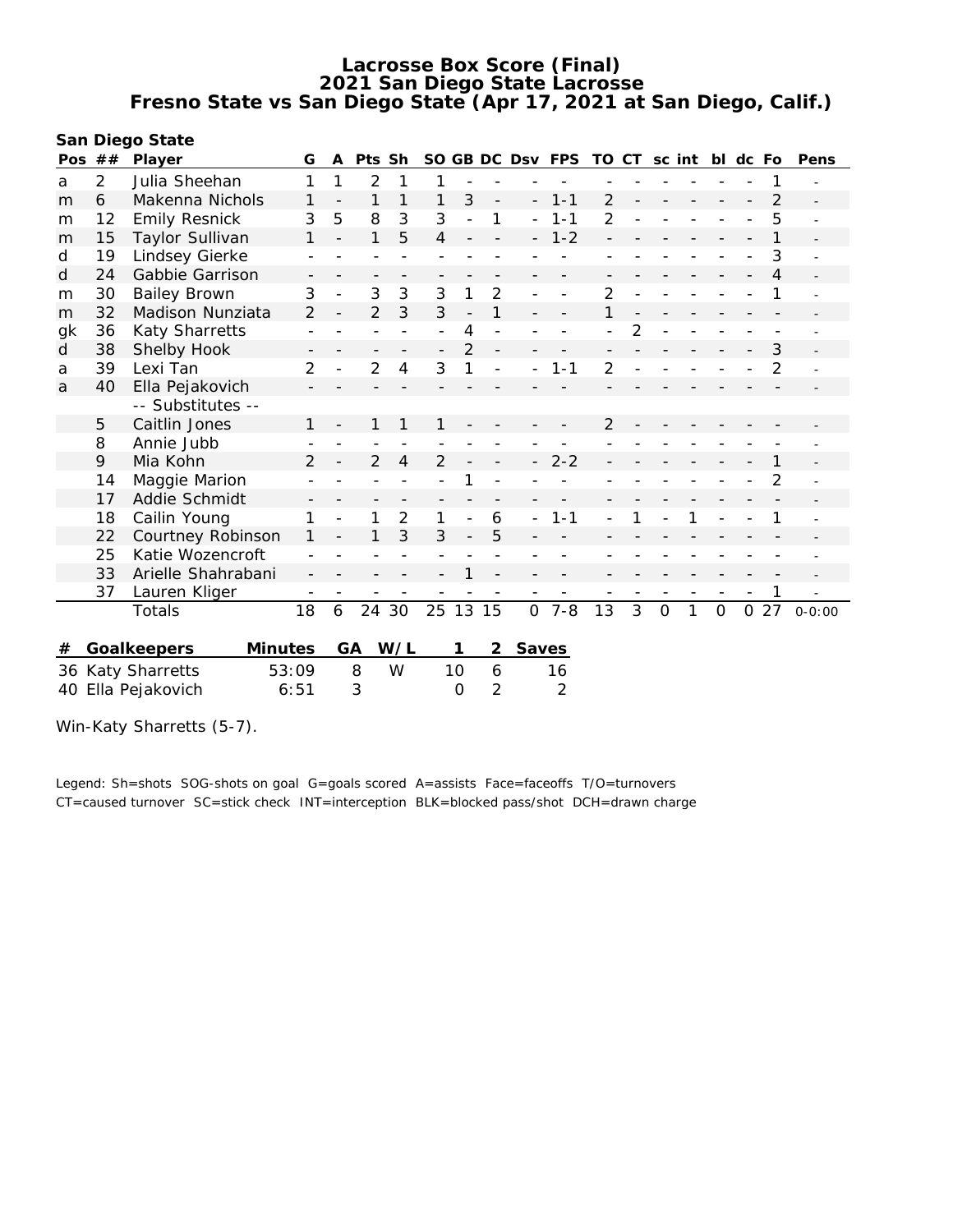**Fresno State**

| Pos $##$                                                  |    | Player                        | G              | A | Pts Sh         |     |          |               |   | SO GB DC Dsv | FPS     | TO | CT            | sc int | bl       | dc Fo    |               | Pens           |
|-----------------------------------------------------------|----|-------------------------------|----------------|---|----------------|-----|----------|---------------|---|--------------|---------|----|---------------|--------|----------|----------|---------------|----------------|
| m                                                         | 3  | KRATS, Hannah                 |                |   | $\overline{2}$ | 8   | 6        | 2             | 6 | $\sim$       | $O - 3$ |    |               |        |          |          | 3             |                |
| d                                                         | 5  | ANDERS, Taylor                |                |   |                |     |          |               |   |              |         |    |               |        |          |          | $\mathcal{P}$ |                |
| d                                                         | 8  | GUIDI, Alyssa                 |                |   |                |     |          |               |   |              |         |    |               |        |          |          |               |                |
| a                                                         | 14 | WALAITIS, Megan               | 5              |   | 5              | 9   | 8        |               |   |              | $1 - 1$ |    |               |        |          |          |               |                |
| a                                                         | 16 | KISZELY, Lauren               | $\overline{a}$ | 1 | 1              | 3   | 2        | 2             |   |              |         | 3  |               |        |          |          |               |                |
| d                                                         | 18 | ROBERTS, Abbigayl             |                |   |                |     |          | $\mathcal{P}$ |   |              |         |    |               |        |          |          |               |                |
| a                                                         | 21 | ELDREDGE, Logann              |                | 1 |                | 5   | 4        |               |   |              | $0 - 2$ |    |               |        |          |          |               |                |
| d                                                         | 22 | GONZALES, Lauren              |                |   |                |     |          |               |   |              |         |    | $\mathcal{P}$ |        |          |          | 3             | $\equiv$       |
| m                                                         | 27 | EVANS, Hennessey              | 3              |   | 3              | 5   | 4        |               |   |              | $1 - 1$ |    |               |        |          |          | 4             |                |
| gk                                                        | 30 | WALBURGER, Court              |                |   |                |     |          | 5             |   |              |         |    |               |        |          |          |               |                |
| d                                                         | 42 | ORTMAN, Devon                 |                |   |                |     |          |               |   |              |         | 2  |               |        |          |          | 2             | $\overline{a}$ |
| a                                                         | 54 | SKALSTAD, Sydney              | 2              |   | $\mathcal{P}$  | 6   | 5        |               |   |              | $-1-3$  |    |               |        |          |          | 3             |                |
|                                                           |    | -- Substitutes --             |                |   |                |     |          |               |   |              |         |    |               |        |          |          |               |                |
|                                                           | 11 | ETHERIDGE, Hanna              |                |   |                |     |          |               |   |              |         |    |               |        |          |          |               |                |
|                                                           | 13 | WATTS, Sarah                  |                |   |                |     |          |               |   |              |         |    |               |        |          |          |               |                |
|                                                           | 19 | ZENOR, Kristen                |                |   |                |     |          |               |   |              |         |    |               |        |          |          |               |                |
|                                                           | 34 | WEIR, Tara                    |                |   |                |     |          |               |   |              |         |    |               |        |          |          |               |                |
|                                                           |    | Totals                        | 11             | 3 | 14             | 37  | 29 16 15 |               |   |              | $03-10$ | 10 | 6             |        | $\Omega$ | $\Omega$ | 20            | $0 - 0:00$     |
| #                                                         |    | Goalkeepers<br><b>Minutes</b> |                |   | GA             | W/L |          |               | 2 | Saves        |         |    |               |        |          |          |               |                |
| 3<br>18<br>7<br>WALBURGER, Court<br>60:00<br>L<br>4<br>30 |    |                               |                |   |                |     |          |               |   |              |         |    |               |        |          |          |               |                |

Loss-WALBURGER, Courtney (1-10).

Legend: Sh=shots SOG-shots on goal G=goals scored A=assists Face=faceoffs T/O=turnovers CT=caused turnover SC=stick check INT=interception BLK=blocked pass/shot DCH=drawn charge